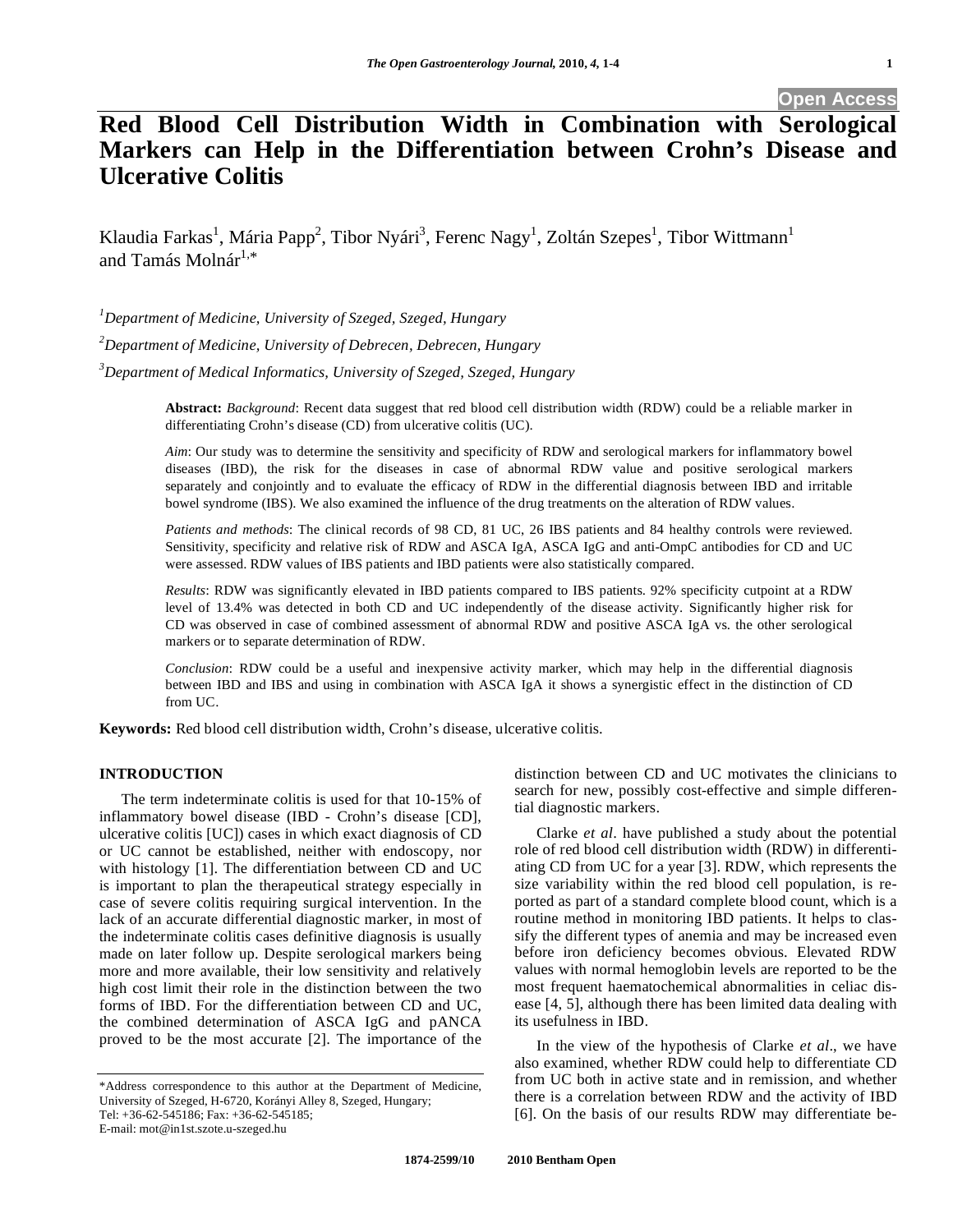tween the inactive form of UC and CD, but not in case of activity, when it would be more important. Cakal *et al*. [7] have recently found RDW to be the most sensitive and specific parameter among other inflammatory laboratory parameters (C-reactive protein, fibrinogen level, erythrocyte sedimentation rate, leukocyte and platelet counts) for detecting active UC but not active CD. However, it should be noted that only 22 patients were enrolled in the CD group.

 Considering the earlier findings and our results, questions have raised whether RDW could differentiate not only between IBD and healthy controls, but between IBD and irritable bowel syndrome (IBS) as well and whether drug therapy could have an influence on the alteration of RDW values. Furthermore, it is also interesting and questionable, whether the relatively low sensitivity of serological markers could increase their diagnostic sensitivity using them in combination with RDW.

 The aim of this study was to assess the sensitivity of RDW in combination with the serological markers in differentiating IBD and to determine their risk for IBD. We also examined, whether the alterations of the RDW values are influenced by the different drug treatments of IBD and whether it could help in the differentiation between IBD and IBS.

### **PATIENTS AND METHODS**

179 IBD [98 CD (62 females, 36 males), 81 UC (43 females, 38 males)] and 84 age and gender-matched healthy control patients (50 females, 34 males) were enrolled in the study. The control subjects did not have any gastrointestinal disease and were selected from consecutive blood donors in Debrecen. Serological markers such as ASCA IgA, ASCA IgG and anti-OmpC antibodies and RDW values were measured in all patients. Sensitivity and specificity of serological markers and RDW values were assessed by receiver operating characteristic (ROC) analysis. Odds ratios (OR) for IBD in case of abnormal RDW values and positive serological markers were calculated by logistic regression both individually and conjointly.

 RDW values of 26 IBS patients [12 patients with IBS-C, 14 with IBS-D (21 females, 5 males)] and the IBD patients were compared by one-way ANOVA with Bonferroni post hoc test. Clinical data of the patients enrolled in the study are presented in Table **1**.

 Ethical approvals for the study have been obtained from the Ethical Committee of the University of Szeged.

### **RESULTS**

 Sensitivity and specificity of ASCA IgA, ASCA IgG and anti-OmpC antibodies were assessed in CD and UC patients. Specificity of more than 80% and overall sensitivity of ASCA IgA of 64.3%, ASCA IgG of 51% and anti-OmpC antibody of 43% were detected in patients with CD. In UC patients, low sensitivity and high specificity was measured regarding the same serological markers. Sensitivity and specificity of RDW was only 61% and 64% in CD patients; 46% and 64% in UC patients. Proportion of the sensitivity, specificity and positive predictive value of ASCA IgA, ASCA IgG, anti-OmpC antibody and RDW values in CD and UC are presented in details in Table **2**.

 Results of logistic regression analysis indicated that patients with negative ASCA IgA/elevated RDW and those with negative ASCA IgG/elevated RDW were at increased risk for CD [OR: 4.09 (95% CI 1.51-11.08), p=0.006 and OR: 2.94 (95% CI 1.51-11.08), p=0.004]. Elevated RDW with positive ASCA IgA was strongly associated with CD [OR: 79.4 (95% CI 9.99-631.64), p<0.0001]. Elevated RDW with positive ASCA IgG showed an OR of 28.28 [(95% CI 9.99-631.64), p<0.0001] in CD.

 Normal value of RDW is defined between 11-14%. Elevated RDW values were detected in only 8.3% of IBS patients. RDW was significantly increased in both active and inactive CD and UC patients comparing to patients with IBS  $(p<0.001$  in active and inactive CD,  $p<0.0018$  in inactive UC,  $p<0.002$  in active UC).

 ROC analysis of RDW values showed 92% specificity cutpoint at a RDW level of 13.4% in both CD and UC independently of the disease activity (Fig. **1**). The sensitivities were 68% in inactive CD, 78% in active CD, 49% in inactive UC and 72% in active UC at this cutpoint.

 5-ASA was used in 46.7% of CD patients and in 62.7% of UC patients, azathioprine in 64% of CD cases and in 50.7% of UC cases for maintaining remission. Corticosteroid was added in 33.3% of CD and in 41.5% of UC in case of flare ups. RDW levels were significantly increased in patients taking corticosteroids in the inactive CD (p=0.014) and in the inactive UC groups (p=0.003). In inactive UC, abnor-

|                                   | CD    | UC.   | Control                  | <b>IBS</b> |
|-----------------------------------|-------|-------|--------------------------|------------|
| Mean age currently (years)        | 38.1  | 46.9  | 37                       | 55.5       |
| Mean age at the diagnosis (years) | 28.2  | 34.2  | $\overline{\phantom{a}}$ | 53.2       |
| Gender (male/female)              | 36/62 | 38/43 | 34/50                    | 4/21       |
| ASCA IgA positivity (%)           | 64.3  | 21    | 6.9                      | ۰.         |
| ASCA IgG positivity $(\% )$       | 51    | 8.6   | 4.8                      |            |
| Anti-OmpC antibody $(\% )$        | 42.9  | 22.2  | 16.3                     |            |
| Elevated RDW level $(\% )$        | 63.3  | 45.7  | 35.7                     | 8.3        |

**Table 1. Clinical Characteristics and the Values of the Serological Markers and RDW in Patients Enrolled in the Study**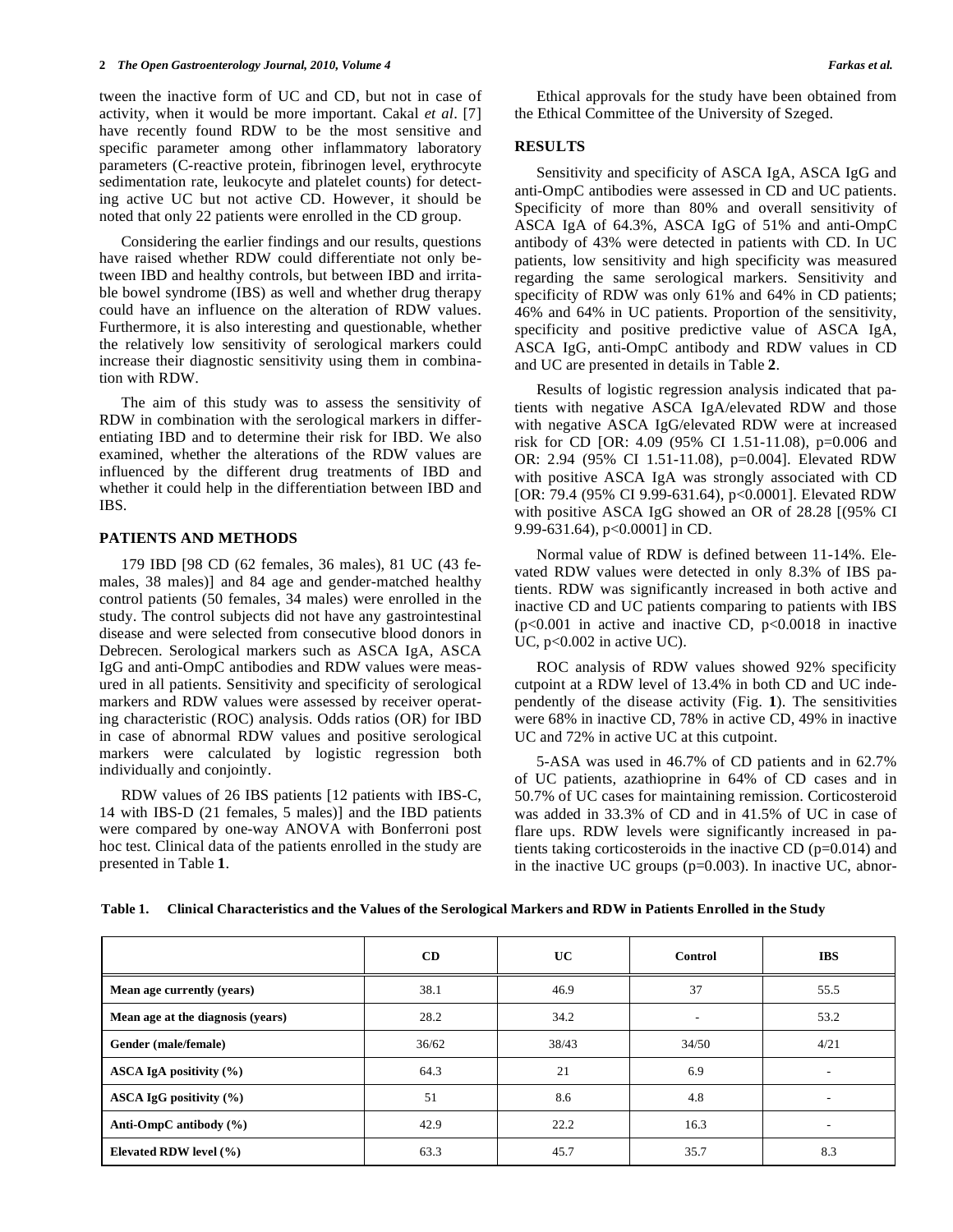| Table 2. Proportion of the Sensitivity, Specificity and Positive Predictive Value of ASCA IgA, ASCA IgG, Anti-OmpC Antibody |  |  |
|-----------------------------------------------------------------------------------------------------------------------------|--|--|
| and RDW Values in CD and UC                                                                                                 |  |  |

| CD                 | <b>Sensitivity</b> | <b>Specificity</b> | <b>PPV</b> |
|--------------------|--------------------|--------------------|------------|
| <b>ASCA IgA</b>    | 64.3%              | 93%                | 95.5%      |
| <b>ASCA IgG</b>    | 51%                | 94%                | 90.9%      |
| anti-OmpC antibody | 43%                | 83.7%              | 85.7%      |
| <b>RDW</b>         | 61%                | 64%                | 67.4%      |
| UC                 |                    |                    |            |
| <b>ASCA IgA</b>    | 21%                | 93%                | 85%        |
| <b>ASCA IgG</b>    | 9%                 | 94%                | 58.3%      |
| anti-OmpC antibody | 22.2%              | 83.7%              | 72%        |
| <b>RDW</b>         | 45.7%              | 64.3%              | 55.2%      |

PPV: positive predictive value.

mal RDW values were also detected in patients being on azathioprine therapy (p=0.007).

# $1,0$  $_{0,8}$ Sensitivity 0,6  $0,4$  $0,2$  $0.0$  $0.2$  $0.0$  $0.4$  $0,6$  $0,8$  $1,0$ 1 - Specificity

# **ROC Curve**

Diagonal segments are produced by ties.

**Fig. (1).** ROC curve analysis in active CD with a 92% specificity and 78% sensitivity cutpoint at RDW of 13.4%

### **DISCUSSION**

 In almost 15% of IBD cases it is still difficult to differentiate between CD and UC with the known diagnostic methods. Because surgical procedures are completely and medical therapy is moderately different in the two types of the disease, any noninvasive, widely available test, which provides additional information for the precise differential diagnosis between the two types of IBD, might be very important. The sensitivities of the two main IBD serological markers, pANCA and ASCA are too low to be used as the only diagnostic tools, although using them in combination improves their diagnostic value. A recent study has suggested that RDW could also be important in the differentiation of CD and UC [3]. According to the results of our previous study [6], mean RDW elevated significantly in the active form of both CD and UC compared to the normal RDW value (CD: p=0.0019, UC: p=0.0263). We found significantly increased RDW in inactive CD vs. inactive UC (average RDW values; CD: 14.3 vs. UC: 13.8, p=0.05), while significant correlation could not be detected between the active diseases (average RDW values; CD: 14.7 vs. UC: 14.4, P=0.393). These previous data have revealed that RDW might have a relatively low value in the differentiation of the two forms of IBD, mainly in the inactive period, when it does not have strong influence on therapeutic decisions in contrast with the active phase of the disease.

 Although our results did not reveal significant correlation between RDW values in the active period of IBD, elevated mean RDW values in the active form of both CD and UC compared to the normal RDW range, refers that RDW can be a possible activity marker in IBD. Combined use of serological markers and RDW in order to increase their diagnostic sensitivity has not been examined before.

 RDW is mainly used in the differential diagnosis of anaemia, particularly in distinguishing iron deficiency from thalassemia and megaloblastic anaemia and other causes of macrocytosis. Elevated RDW reveals anisocytosis even when the mean corpuscular value (MCV) is normal [8]. The overall prevalence of anemia in IBD ranges from 8.8% to 73.7% and mainly develops due to iron deficiency and chronic intestinal bleeding, two common complications of IBD [9]. In our previous study increased RDW correlated significantly with the low values of serum iron level in both CD and UC patients with inactive disease but not in the active form independently of the type of the maintenance treatment [6].